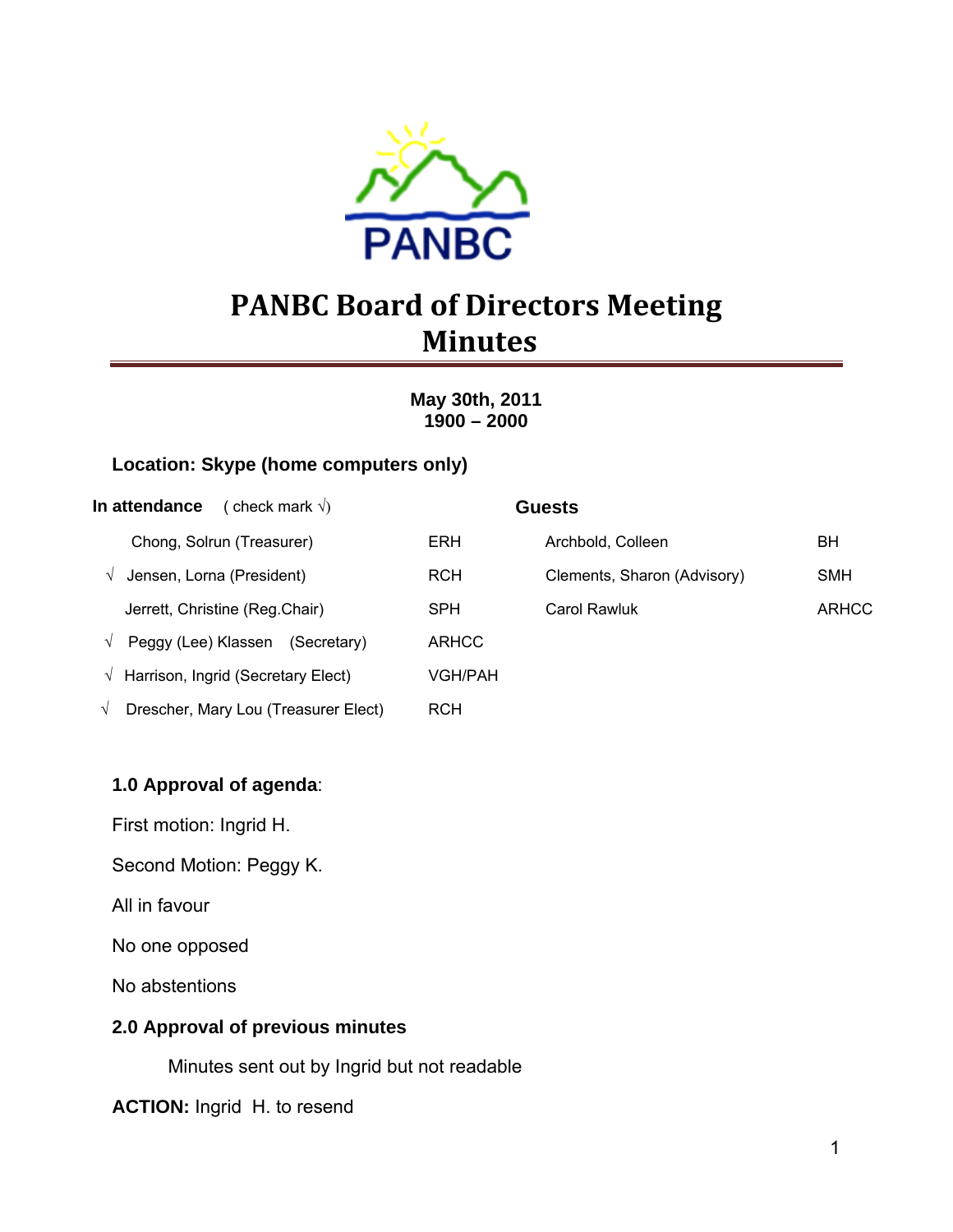Secretary : Add approval of May  $19<sup>th</sup>$ , 2011 minutes to agenda for next meeting.

### **3.0 Conference Planning:**

**3.1** Summary presented by Lorna J. re: discussion from last meeting:

Phillips/ Lifescan vendors

Folders for Ed. Day in place by Lorna J.

Account funds- Laerdal- \$500 for table

- Kabi - \$500?

Conference: Dr. Osbourne ?

Dr. Grant – confirmed

Vicki Gabereau? – ICBC spokesperson

Meg Soper? did ORNAC (Lorraine Best contact?)

ACTION: Lorna J. sending letter to Vicki Gabereau

Standards \$100.00 donation by PANBC for our logo on back page side of Standards

#### **3.2 Vendors:**

Laerdal - \$250

KABI (South Medic- \$250

Mosby's – pending \$250

Phillips – probable

Codman – probable

Oridien -?

M.H. Dantrolene ?

3M – Anita Veri ?

Lifescan – no answer

KCI

Sandoz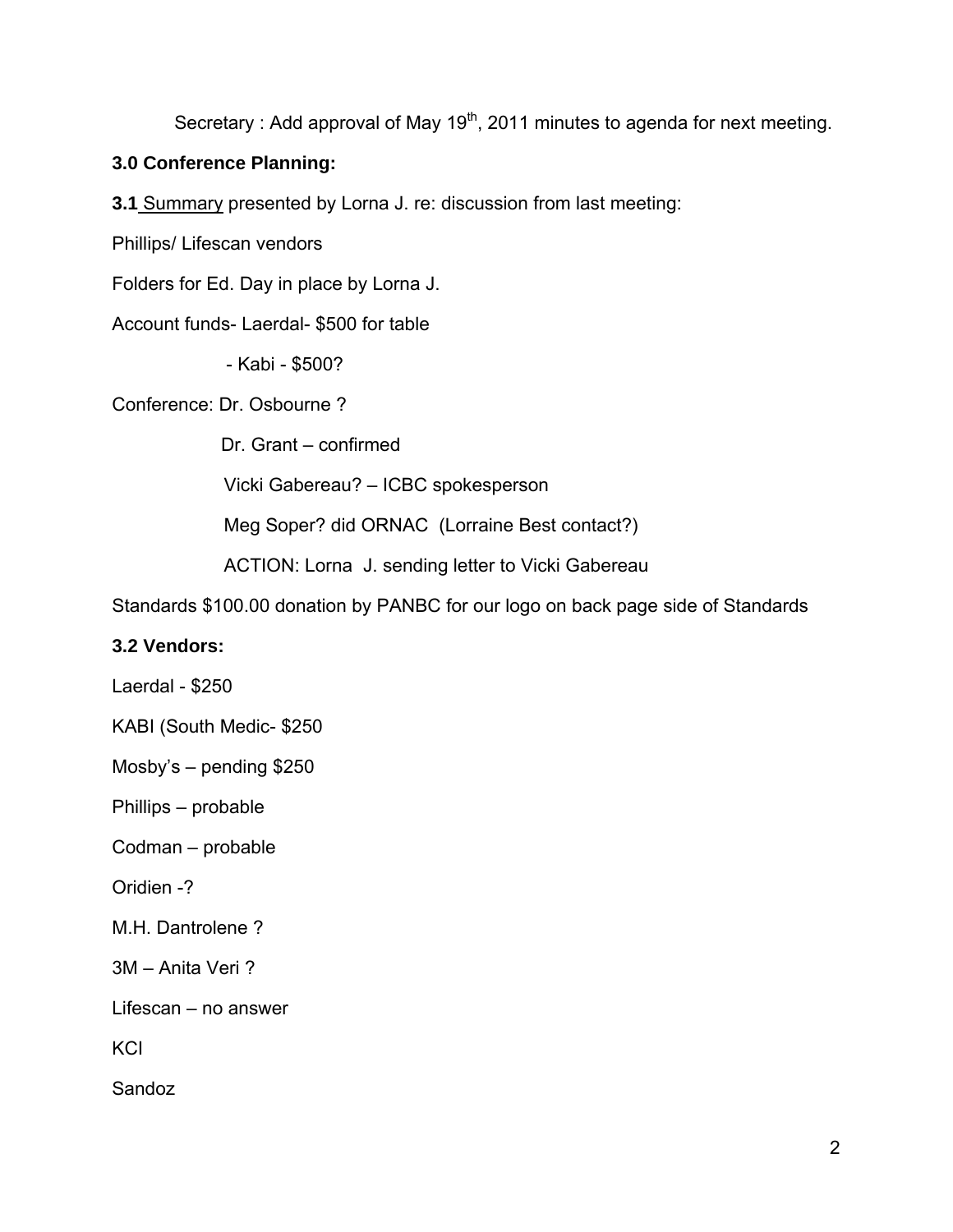**Spacelabs** 

#### **3.3 Give- aways for Bags:**

\$500 to spend

Suggestions:

a. Water bottles b. Recycled bag

Motion proposed by Lorna to buy recycle bag

Second by: Peggy K.

All in favour

No one opposed

No abstentions

Motion proposed by Lorna to buy water bottles

Second by: Peggy K.

All in favour

No one opposed

No abstentions

**ACTION:** Mary Lou D. to research the recycle bag and bottles

**ACTION:** Lorna J. to send logo to Mary Lou for bottles and bags

Ingrid H. received book "Believe in the Power of Nursing" from previous VGH conference and it was a nice gift in the bag.

**ACTION:** Ingrid H. will research

Other inserts for bag: Dermatome man

**ACTION:** Lorna J. will look into

**4.0 Membership Update:** 62 members

#### **5.0 Board of Directors:**

Nomination Form: Need to decide for the next Board of Directors voting process-Electronic and website, and other ways